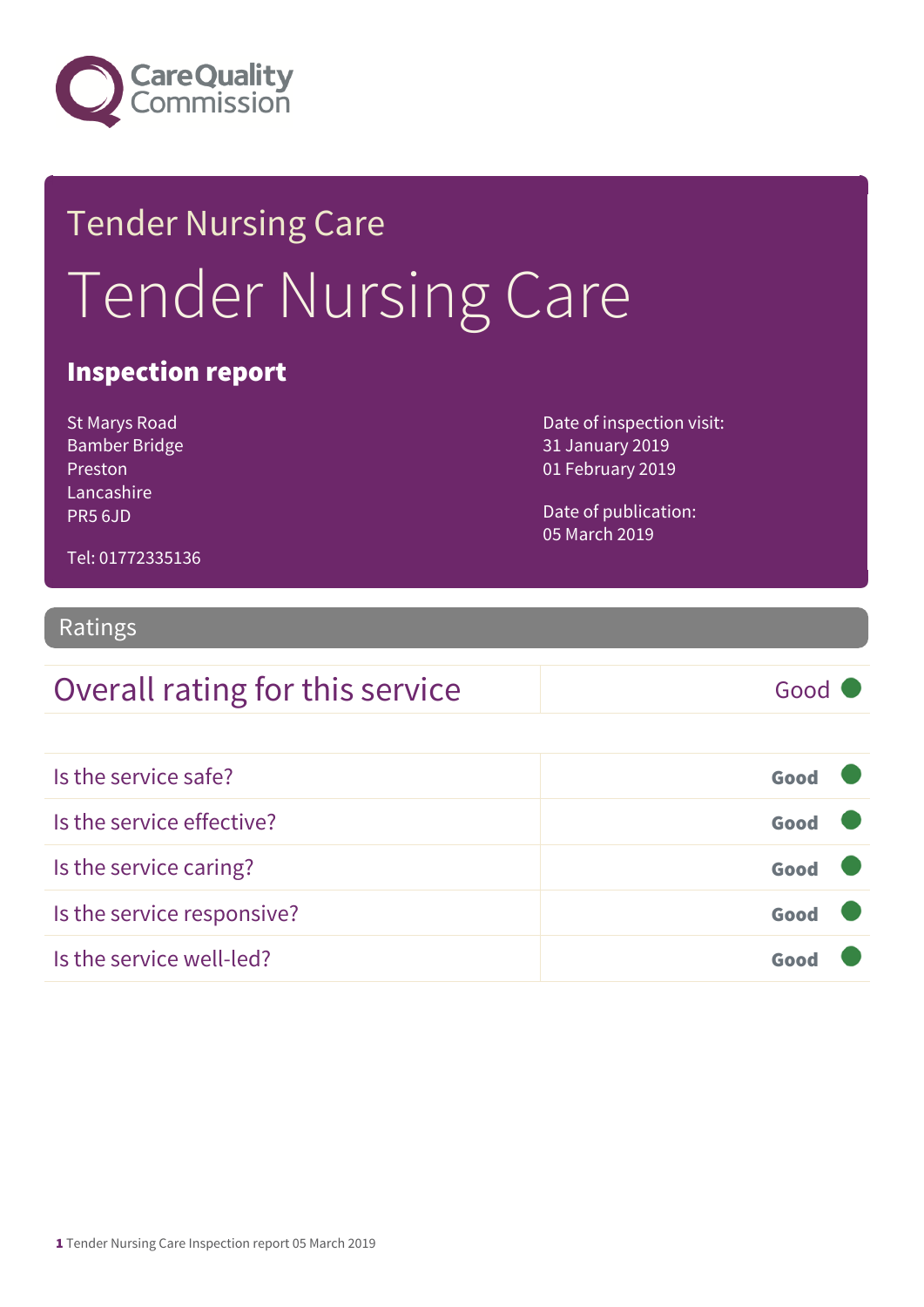#### Summary of findings

#### Overall summary

About the service: Tender Nursing care is a charitable organisation. It is a domiciliary care service, which provides support for those in the community who require end of life nursing and personal care. The agency office is located in the Ryan Medical Centre in Bamber Bridge. It is easily accessible by public transport and a car park is available. At the time of our inspection there were nine people who used the service.

People's experience of using this service: People told us they felt safe using the service and were kept informed and up-to-date in relation to their family members care. They said care and support was delivered in a way they wanted it to be. They felt involved and were certain their loved one's needs were being met by kind and caring staff. One person told us, "We are very happy with the service and the carers who come here. They are very good indeed. We have no complaints. They are very pleasant and respect my wife as a person. We get the same staff all the time, who have very good attitudes."

Since the last inspection a good range of improved documentation had been introduced, which had enhanced the practices adopted by the service.'Systems to act on allegations of abuse were in place. Risks in general had been managed.

There were no reported accidents or incidents, but a system was in place to record these, should it be necessary. Relatives of the people we visited took on the responsibility of the management of medicines. However, staff had received training in medication awareness and guidance for staff was available. Staff were recruited safely and there was a consistent staff team.

People were supported to have maximum choice and control of their lives and staff supported them in the least restrictive way possible; the policies and systems in the service supported this practice. People's needs and choices were assessed and their care and support was delivered to achieve effective outcomes. Staff engaged with people and we were told care workers were kind and caring.

New staff received an induction programme and completed shadow shifts before commencing lone working. A broad range of training had been completed by all staff, who were regularly supervised and appraised each year.

Detailed information was recorded in daily diaries, which demonstrated people were provided with person centred care and support plans were available in people's homes. A system was in place for the management of complaints.

Some audits had taken place and feedback was regularly obtained from those who used the service and their relatives. Senior oversight was ongoing to provide support and drive improvements forward. Team meetings were taking place.

Rating at last inspection: The last inspection was rated good in all key questions and good overall. The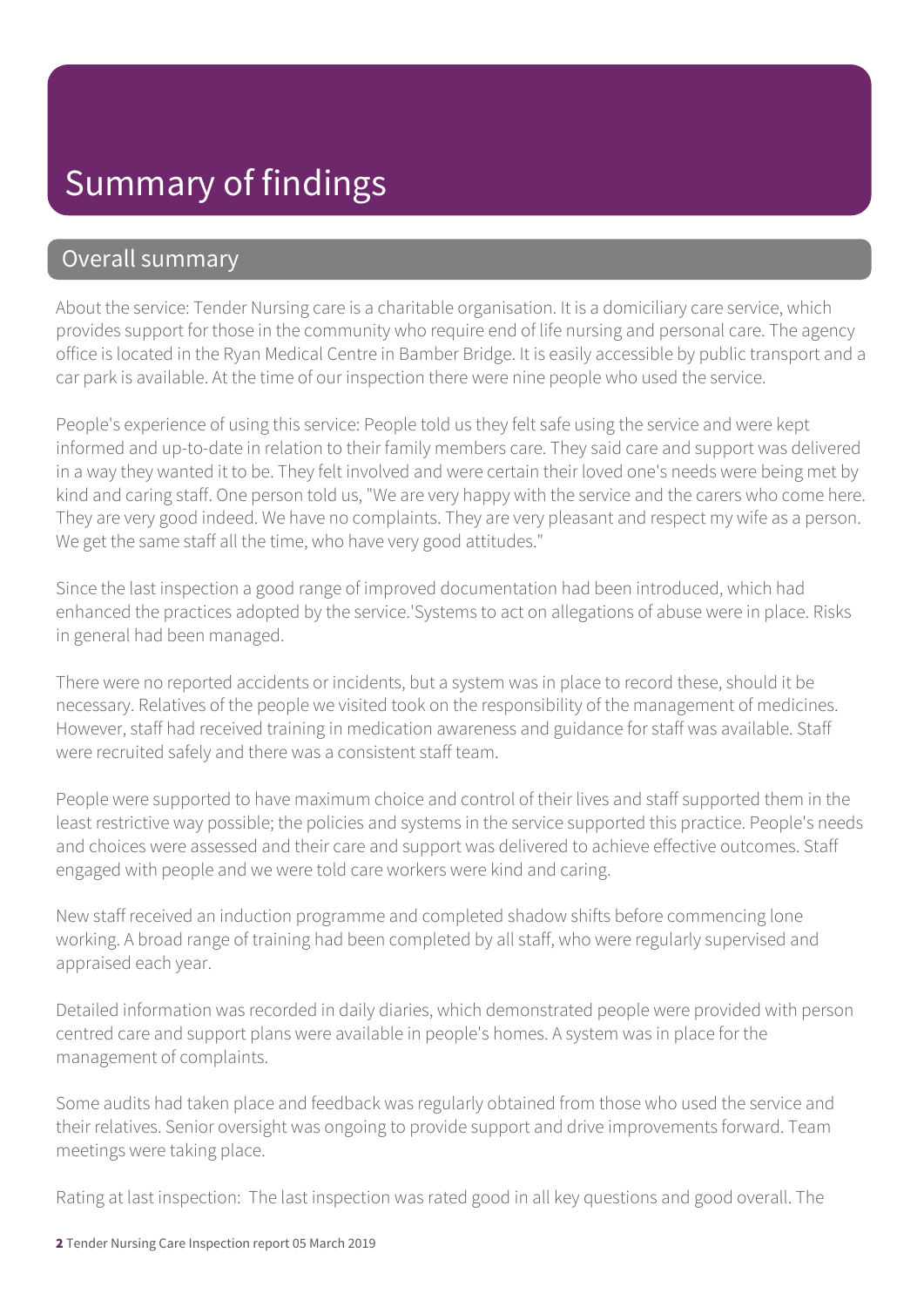report was published on 30 August 2016.

Why we inspected: This was a scheduled inspection based on the previous ratings.

Follow up: The service will be re-inspected as per our inspection programme. We will continue to monitor any information we receive about the service. We may bring the next inspection forward if we receive any concerning information.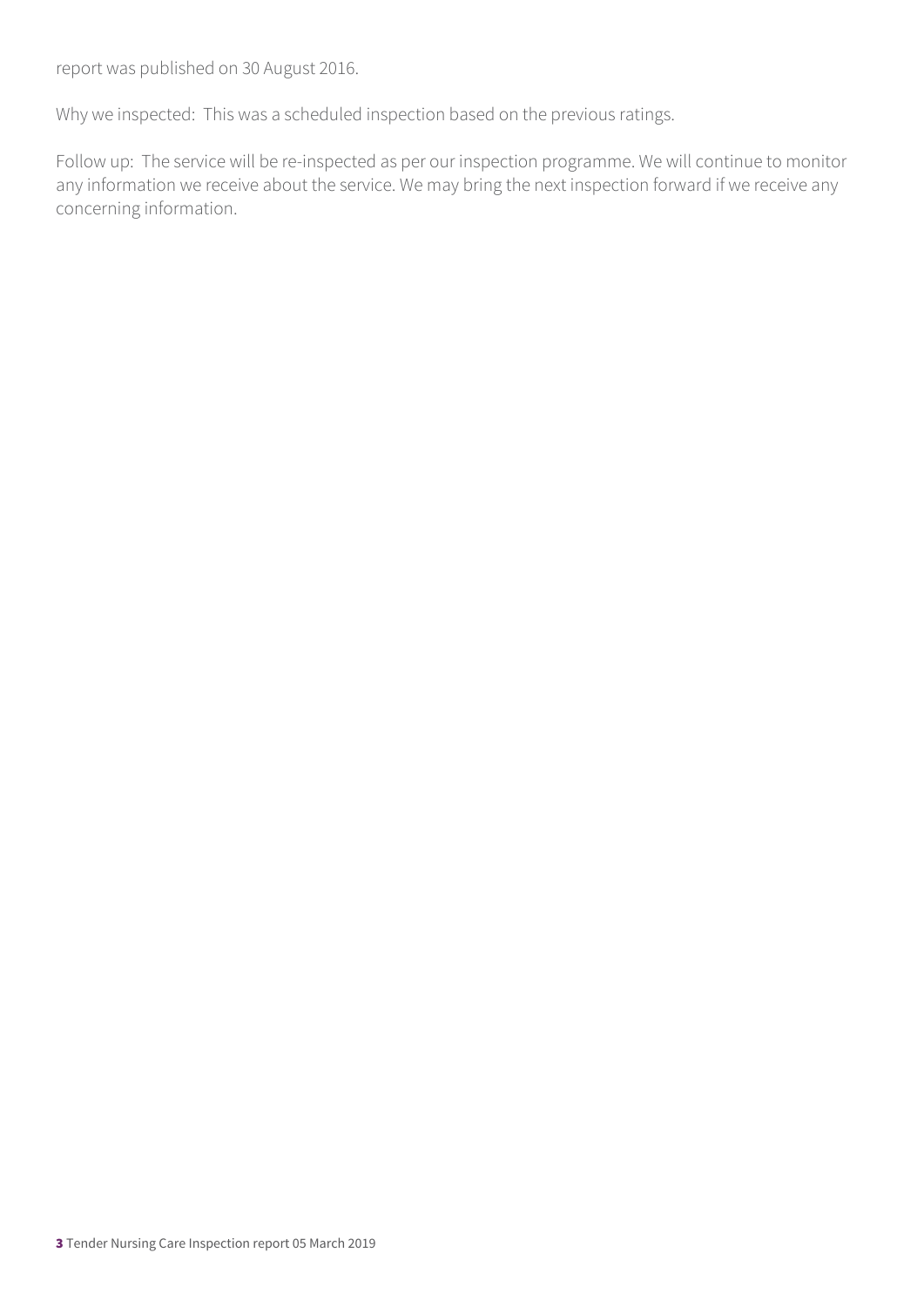#### The five questions we ask about services and what we found

We always ask the following five questions of services.

| Is the service safe?                          | Good |
|-----------------------------------------------|------|
| The service was safe.                         |      |
| Details are in our safe findings below.       |      |
| Is the service effective?                     | Good |
| The service was effective.                    |      |
| Details are in our effective findings below.  |      |
| Is the service caring?                        | Good |
| The service was caring.                       |      |
| Details are in our caring findings below.     |      |
| Is the service responsive?                    | Good |
| The service was responsive.                   |      |
| Details are in our responsive findings below. |      |
| Is the service well-led?                      | Good |
| The service was well-led.                     |      |
| Details are in our well-led findings below.   |      |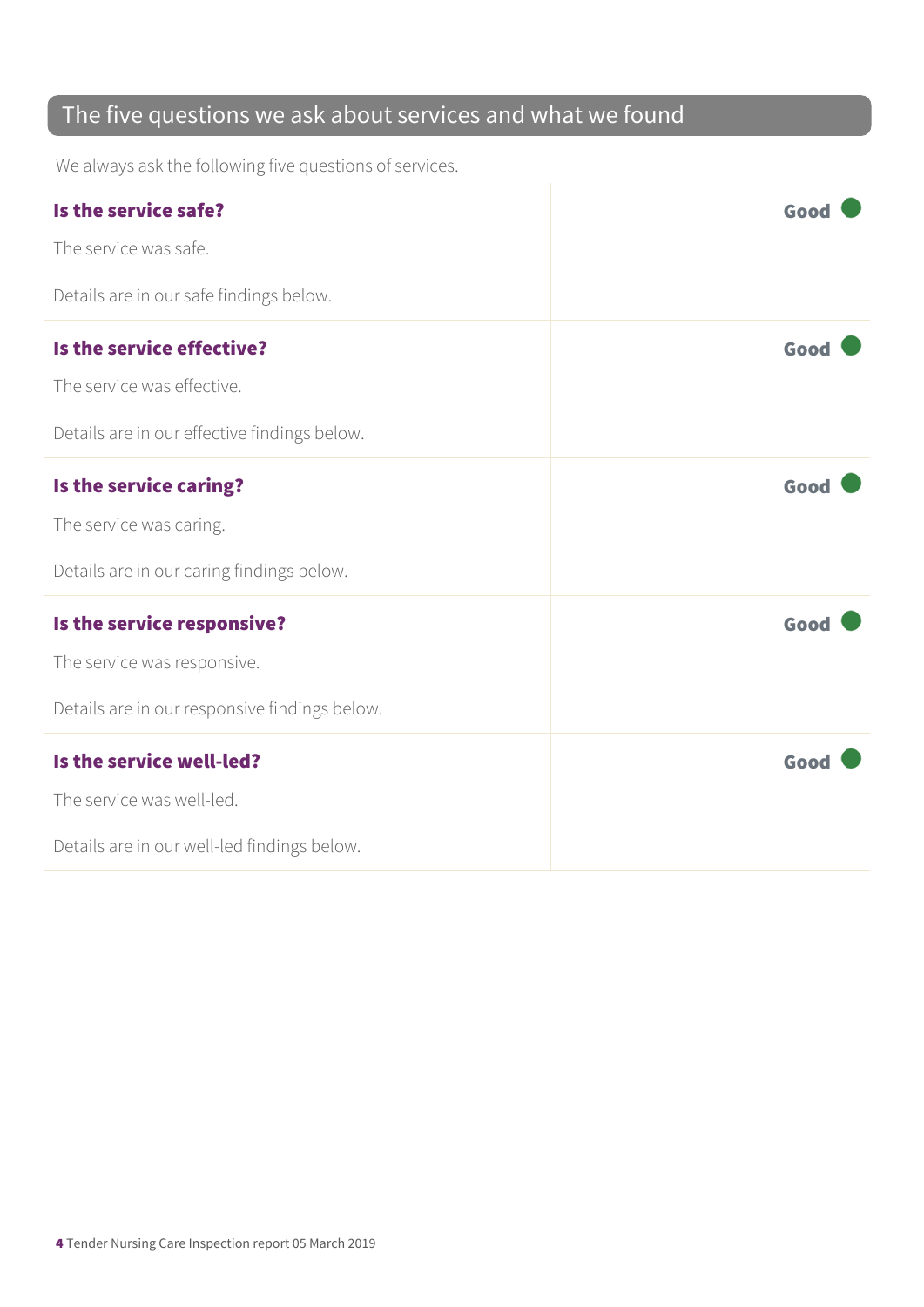

## Tender Nursing Care Detailed findings

#### Background to this inspection

The inspection: We carried out this inspection under Section 60 of the Health and Social Care Act 2008 (the Act) as part of our regulatory functions. This inspection was planned to check whether the provider was meeting the legal requirements and regulations associated with the Act, to look at the overall quality of the service, and to provide a rating for the service under the Care Act 2014.

Inspection team: The inspection was undertaken by one adult social care inspector.

Service and service type: Tender Nursing Care is a domiciliary care agency. It provides nursing and personal care to people living in their own homes who require end of life care. The Care Quality Commission does not regulate premises used for domiciliary care; this inspection looked at people's care and support.

The service had a manager registered with the Care Quality Commission. This means that they and the provider are legally responsible for how the service is run and for the quality and safety of the care provided.

Notice of inspection: We gave the service 5 days' notice of the inspection. This was because the service is run from the same office as the administration staff employed by the Ryan medical centre and therefore to protect confidentiality it was necessary to book a separate facility for the purpose of the inspection.

What we did: Prior to our inspection we looked at all of the information we held about the service. This included any concerns, investigations or feedback. We also checked the statutory notifications the service is required to send to us by law. We asked for feedback from professionals about their views of the service. We also looked at the Provider Information Return (PIR). This is information we require providers to send us to give some key information about the service, what the service does well and improvements they plan to make. We used a planning tool to collate all this evidence and information prior to visiting the service.

During our inspection we visited, with their agreement, two people in the community. We spoke with four relatives and six staff members. These included five nursing or care staff and the registered manager, who took overall responsibility for the service. We looked at a variety of records. These included two care files, four staff personnel records, audits, policies and procedures and records relating to the operation and oversight of the service.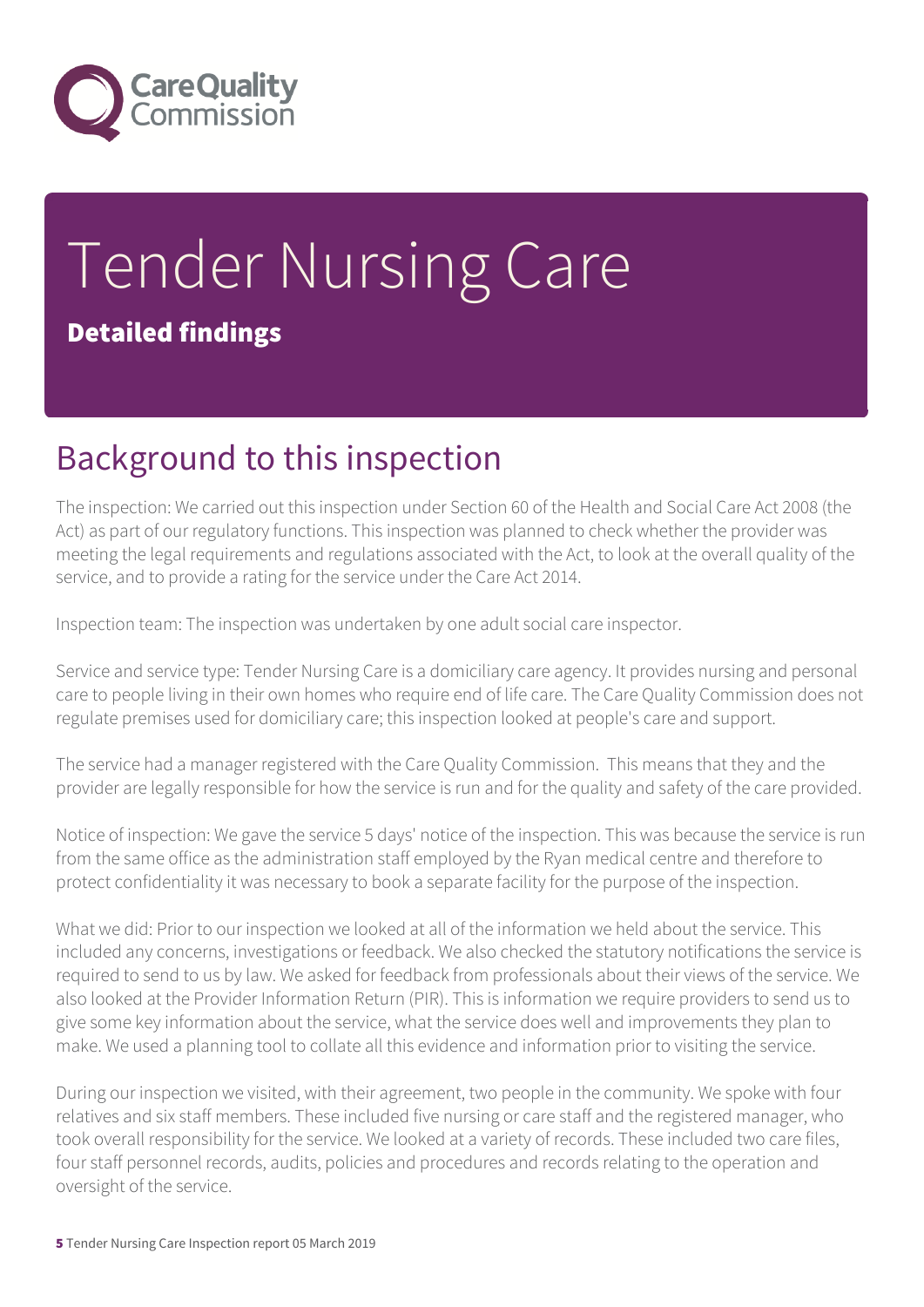#### Is the service safe?

### Our findings

Safe – this means we looked for evidence that people were protected from abuse and avoidable harm.

People were safe and protected from avoidable harm. Legal requirements were met.

Systems and processes to safeguard people from the risk of abuse

● People who used the service and their relatives told us they felt safe using Tender Nursing Care. People's human rights were respected and equality was promoted.

● Systems to act on allegations of abuse were in place and clear guidance for staff was available about how to deal with such incidents. Staff training had been provided in this area and staff members we spoke with were aware of actions they needed to take, should they be concerned about someone's safety. They told us, "If I thought someone was being abused I would report it immediately to the manager" and "Oh, if there were any signs that someone was being mistreated then I would tell [the manager] straight away. She is always at the end of the phone."

Assessing risk, safety monitoring and management

- Although no accidents had been reported, relevant guidance was available for staff to follow and systems were in place for the recording of accident information.
- All staff had been supplied with first aid kits, should they need these in the event of an emergency and torches had also been issued for use at night.
- Environmental risk assessments had been completed in relation to the premises where people lived and where staff worked. The daily diaries we saw contained good information about how staff had supported individuals during each visit and how potential risks were being managed. Policies were in place to guide staff in the event of an emergency situation arising. Detailed risk assessments were in the process of development in areas, such as the use of bed rails.

Staffing and recruitment; Learning lessons when things go wrong

- Staff personnel records showed that a robust recruitment process had been adopted by the agency to ensure all staff were deemed suitable to work with vulnerable people.
- Clear guidance was in place in relation to disciplinary and grievance procedures and evidence was available to show these were followed in day to day practice. Evidence was also available to demonstrate that lessons were learnt when things go wrong.
- Staffing levels were satisfactory at the time of our inspection. Those who used the service and their relatives told us that staff always attended when they were scheduled to do so and always stayed for the expected length of time.

Using medicines safely

● Clear guidance was in place for the staff team in relation to the safe administration of medicines and all staff had received training in this area. People we visited in the community were supported by a relative, who had taken on the responsibility of medicines management.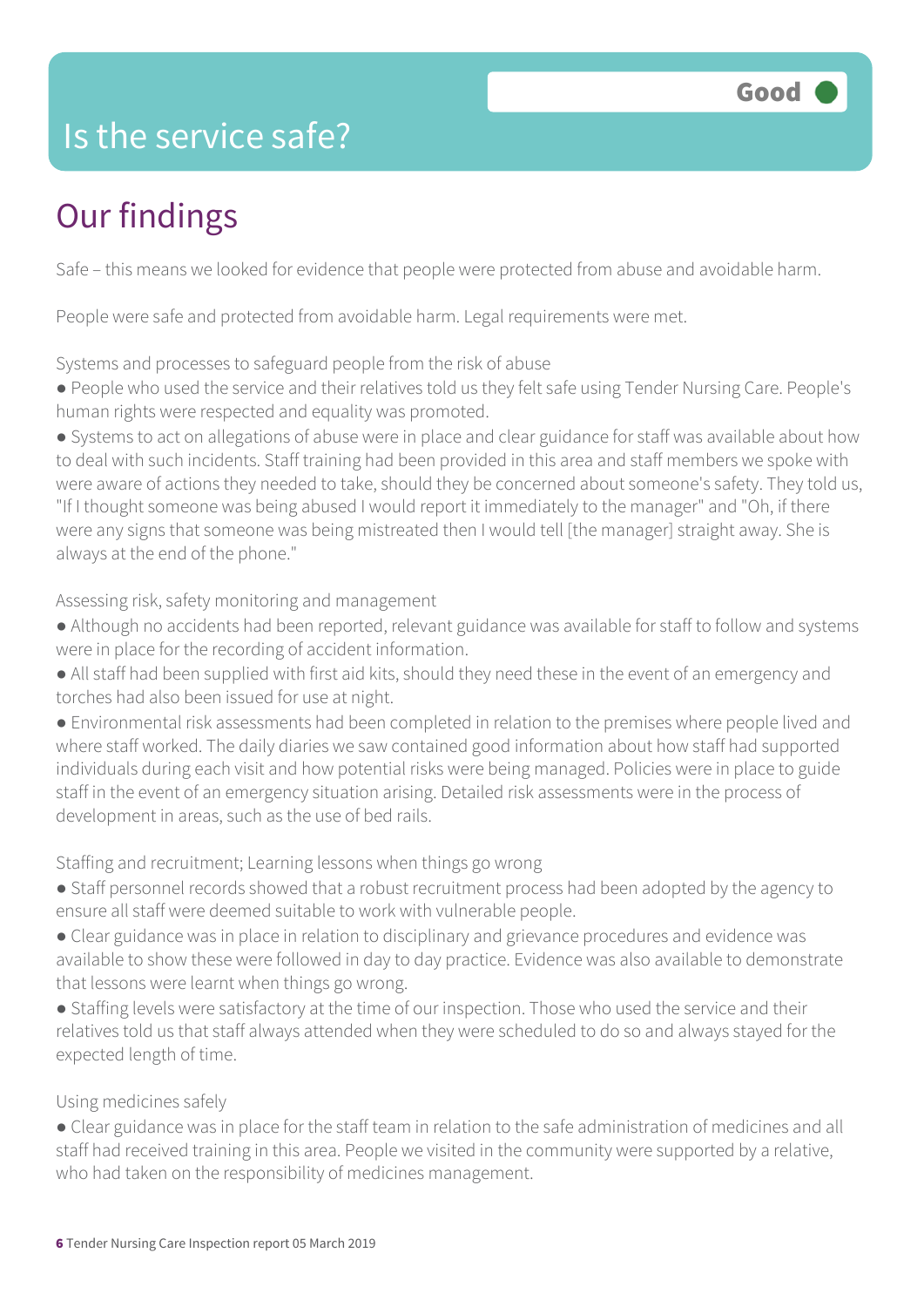Preventing and controlling infection

● All staff members had received infection control training and guidance was included within the health and safety policies at the agency office. These outlined the procedures staff needed to follow in order to prevent cross infection. Records showed that good hand hygiene formed part of the observation practices conducted by the registered manager.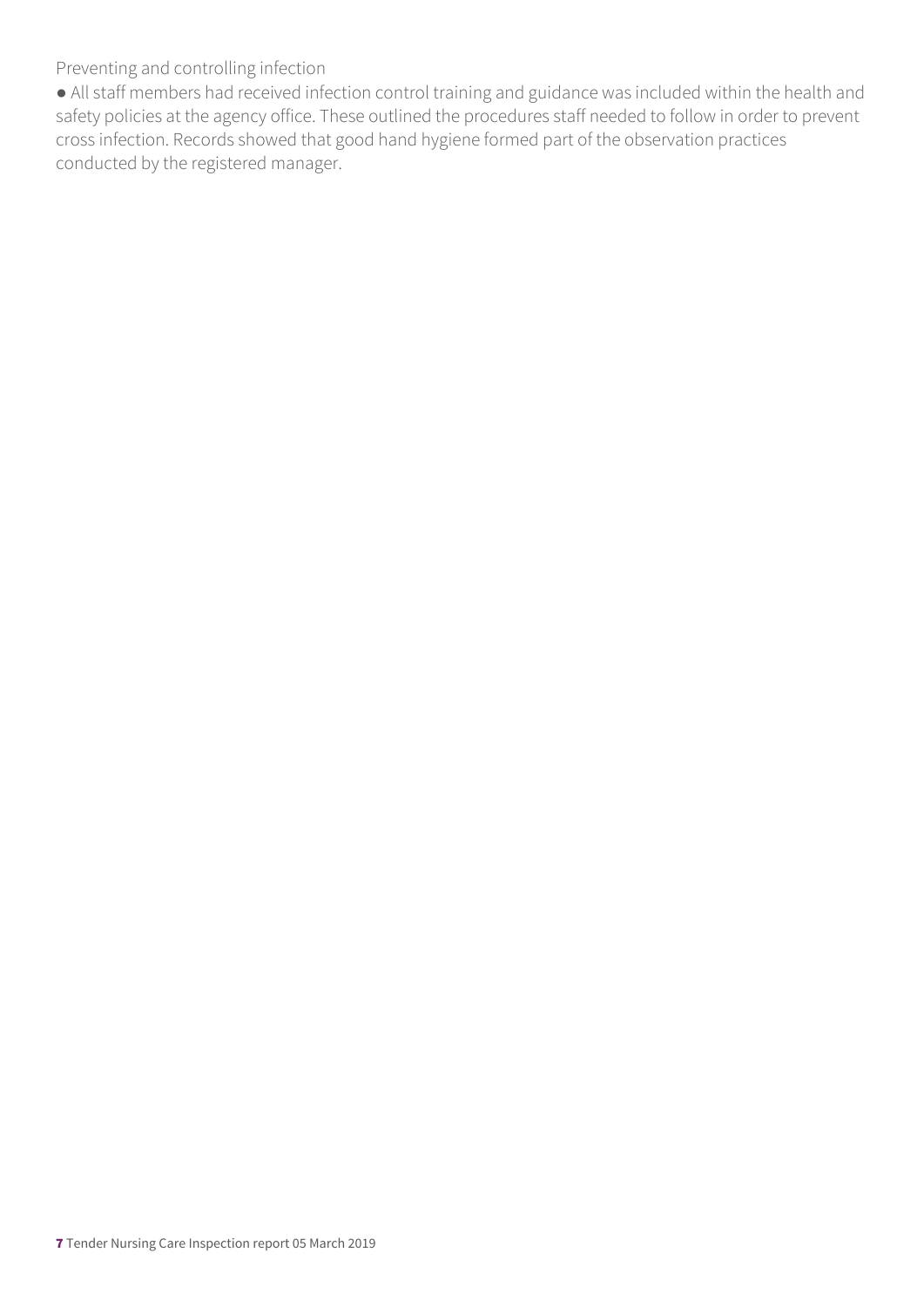#### Is the service effective?

### Our findings

Effective – this means we looked for evidence that people's care, treatment and support achieved good outcomes and promoted a good quality of life, based on best available evidence.

People's outcomes were consistently good, and people's feedback confirmed this.

Assessing people's needs and choices; delivering care in line with standards, guidance and the law

● A new improved system had been introduced for assessing people's needs. This included a four page document, which covered all activities of daily living. There was evidence that people's assessed needs and reviews were reflected within the care records. People told us their choices were taken into consideration.

Staff support: induction, training, skills and experience

- Induction programmes were present on staff files, which contained evidence that new staff were supported to develop their knowledge and confidence. New staff initially worked a three month probationary period, to ensure they were suited to the job and to ensure they wished to continue on a permanent basis.
- Staff we spoke with demonstrated their understanding of people's needs. Records showed that all staff had undertaken a broad range of manadatory training, which helped to ensure the staff team were skilled and confident to deliver the care and support people needed.
- Records showed that staff had received regular supervision sessions and annual appraisals. Those we spoke with confirmed they were able to discuss their views and any concerns with the registered manager of the service. One member of staff told us, "We are supervised and the manager [registered] is always popping in to see the clients whist we are at work."

Supporting people to eat and drink enough to maintain a balanced diet

● Due to the nature of this service people who used it were mainly supported by their relative in relation to the provision of meals. However, we establish that a staff member did prepare lunch for one person each week. We looked at this employee's records, which showed a wide range of training modules had been completed, but these did not include basic food hygiene. The registered manager provided evidence that this training had been completed.

Staff working with other agencies to provide consistent, effective, timely care;

Supporting people to live healthier lives, access healthcare services and support

• Care files showed the agency consulted other professionals, when necessary to discuss the needs of people in their care. This helped to ensure people's health and social care needs were being appropriately met.

Adapting service, design, decoration to meet people's needs

• This is not applicable to this service, as people live in their own homes.

Ensuring consent to care and treatment in line with law and guidance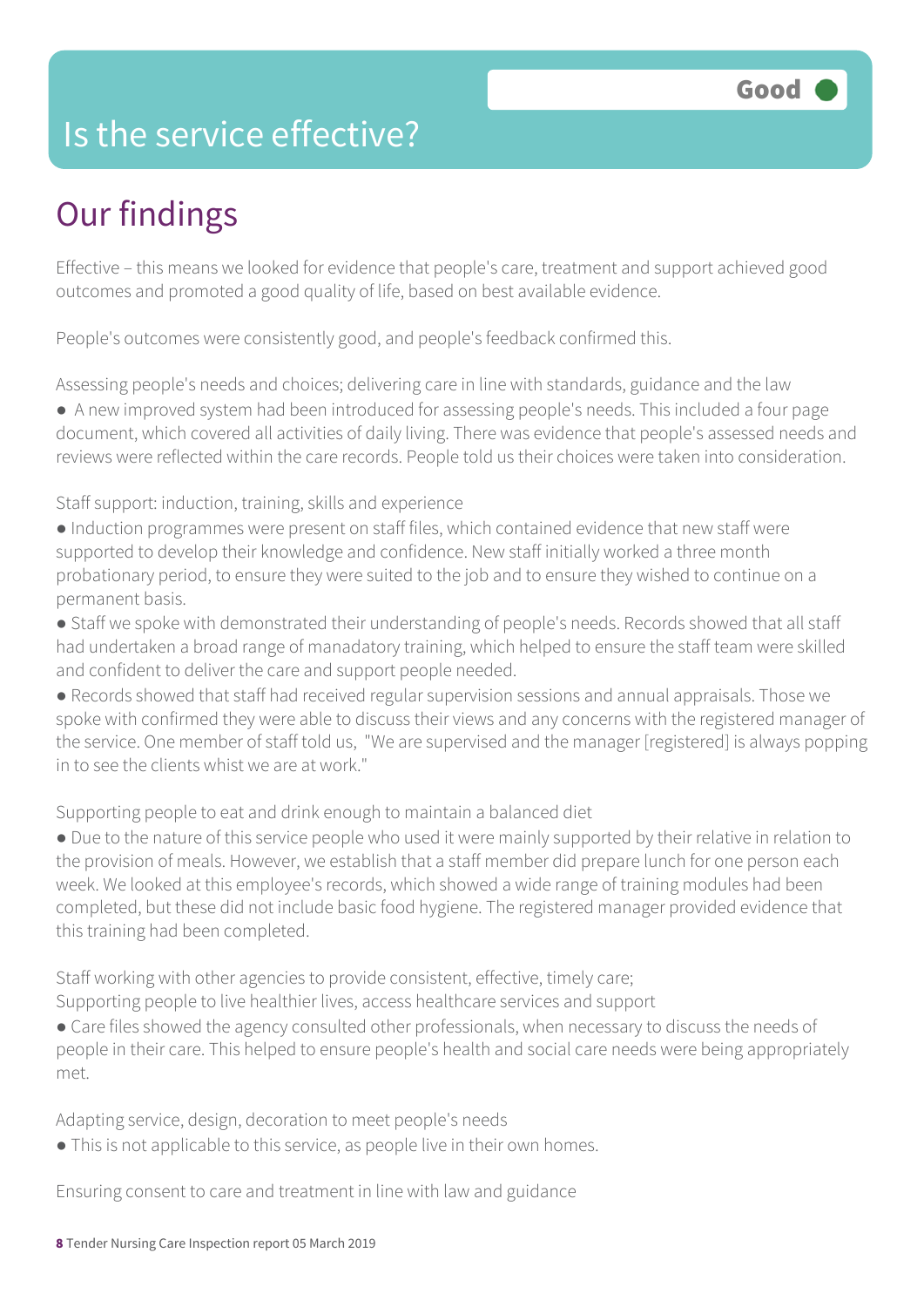• The Mental Capacity Act 2005 (MCA) provides a legal framework for making particular decisions on behalf of people who may lack the mental capacity to do so for themselves. The Act requires that as far as possible people make their own decisions and are helped to do so when needed. When they lack mental capacity to take particular decisions, any made on their behalf must be in their best interests and as least restrictive as possible. People can only be deprived of their liberty so that they can receive care and treatment with appropriate legal authority when this is in their best interests and legally authorised under the MCA. The authorisation procedures for this in domiciliary care and support living services is usually through MCA application procedures made to the court of protection.

● We checked whether the service was working within the principles of the MCA and whether any conditions on authorisations to deprive a person of their liberty had the appropriate legal authority and were being met. We found that people who used the service were not being deprived of their liberty and therefore applications to the court of protection were not required on this occasion. However, all staff had received training in relation to the MCA.

● Those who used the service or their relative had given their care workers written permission to hold contact details, such as telephone numbers, should it be necessary to make contact, in case of emergency. We were told that staff members provided the care and support in a way they wanted it to be delivered.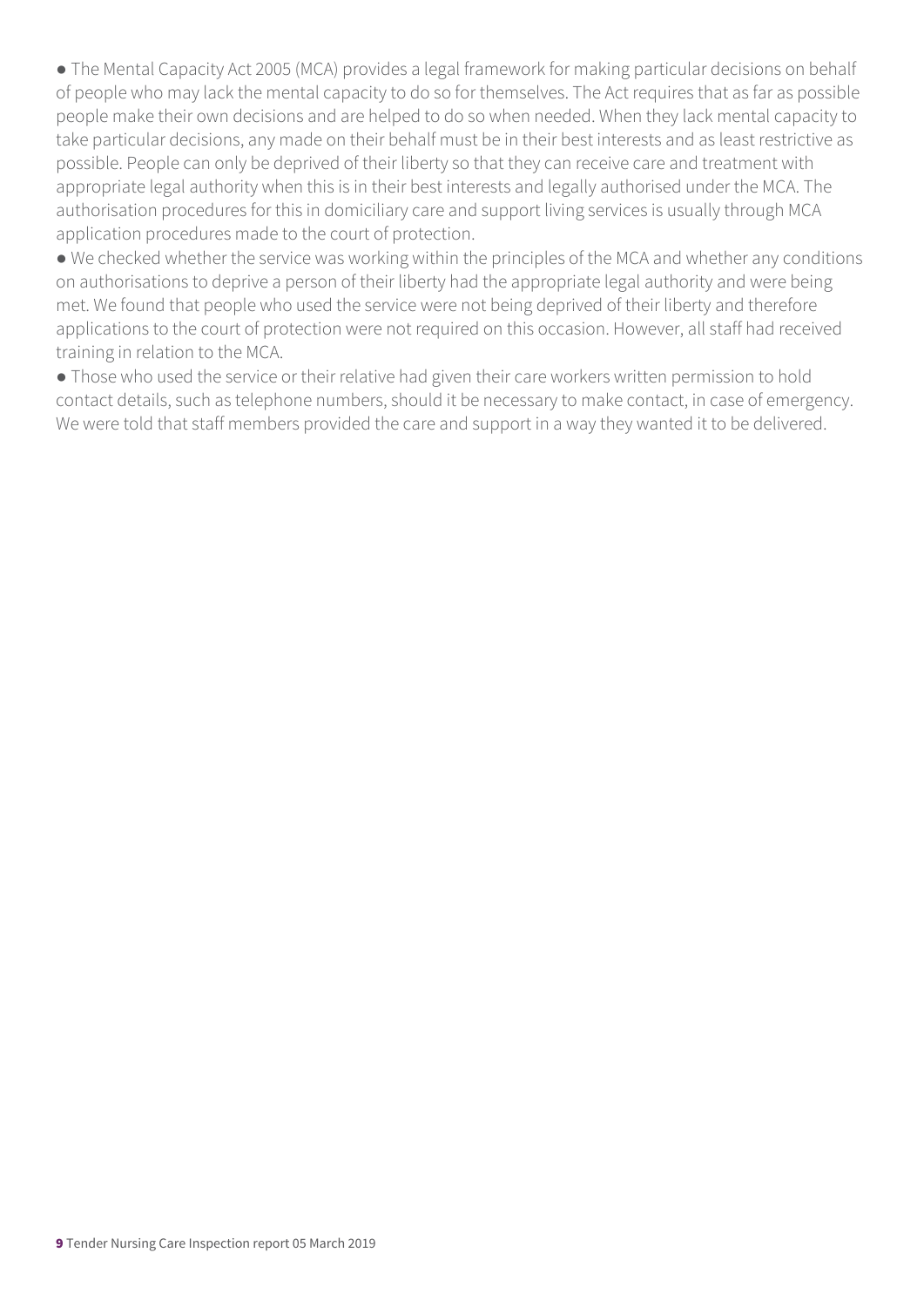#### Is the service caring?

#### Our findings

Caring – this means we looked for evidence that the service involved people and treated them with compassion, kindness, dignity and respect.

People were supported and treated with dignity and respect; and involved as partners in their care.

Ensuring people are well treated and supported; equality and diversity

● People we spoke with told us they were respected and treated well by the staff and that they received a good standard of support. They were very complimentary about the approach of staff members towards those who used the service. Staff members we spoke with were fully aware of the importance of respecting people and promoting equality and diversity.

Supporting people to express their views and be involved in making decisions about their care

● People we spoke with told us they were able to make decisions about how they were supported.

Respecting and promoting people's privacy, dignity and independence

- People we spoke with told us their privacy and dignity was always respected by the staff who visited them. One relative explained how their loved one's independence was promoted by his care worker and how his wishes were taken into consideration.
- Care records were retained in people's homes. This enabled people to access information about their own care and support, as they needed it. However, other documentation was stored securely in the agency office, so that confidentiality was maintained in line with the General Data Protection Regulation (GDPR). GDPR is a legal framework that sets guidelines for the collection and processing of personal information of individuals. Clear guidance for staff was available in relation to GDPR.
- Staff members we spoke with were fully aware of the importance of respecting people's privacy and dignity and promoting independence, as far as possible. Comments we received from relatives included; "We are very happy with the service and the carers who come here. They are very good indeed. We have no complaints. They are very pleasant and respect my wife as a person. We get the same staff all the time, who have very good attitudes."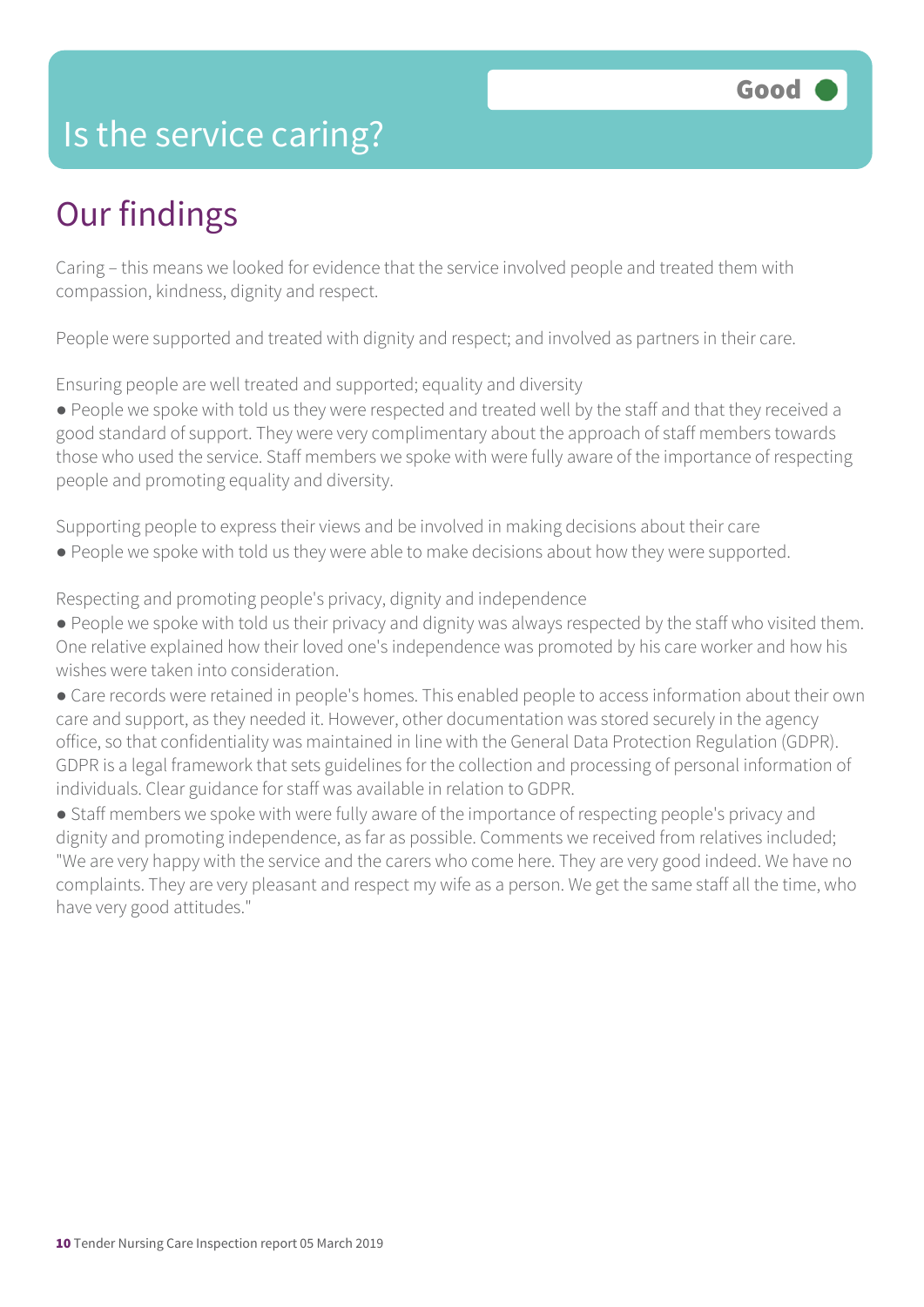#### Is the service responsive?

### Our findings

Responsive – this means we looked for evidence that the service met people's needs.

People's needs were met through good organisation and delivery.

Planning personalised care to meet people's needs, preferences, interests and give them choice and control ● New documentation had been introduced in relation to the planning of people's care. Plans of care were available within the records retained at people's houses and a summary of needs was included. The daily diaries, written by care staff at each visit were detailed and outlined how people had been supported to meet their assessed needs. This helped to ensure people received person-centred care and support.

- Records were seen of support plan reviews for each individual. These included feedback from those who used the service and their loved ones.
- Relatives told us they were kept informed and up-to-date in relation to their family members care. They said care and support was delivered in a way they wanted it to be. They felt involved and were certain their loved one's needs were being met by kind and caring staff.

Improving care quality in response to complaints or concerns

● A detailed complaints system was in place. The service had not received any complaints since the last inspection. The complaints procedure was included in the service users' guide, which was incorporated into the documentation left at people's houses. People we spoke with were fully aware of how to make a complaint, should they need to do so. Staff we spoke with were confident in passing any complaints to the registered manager, should the need arise.

End of life care and support

● This service delivers both nursing and personal care for people who are predominantly at the end of their lives. The support is mainly provided overnight, which allows the main carer to receive some rest. However, the service has recently introduced day support too, so that the main carer can have some relaxation, do shopping or attend personal appointments. One relative told us they were allocated one full day per week, when they enjoyed golfing with friends. People we spoke with and their relatives spoke highly of the care and support they received.

● All staff employed, with the exception of a new starter had completed the 'six steps to end of life' training programme. Staff we spoke with told us this training was of good quality and helped them to provide compassionate care and support to those who used the service and their families. The registered manager told us that staff had clearly learned from this training, as together they had developed more detailed end of life care policies and procedures, as well as introducing preferred priorities of care. This involved the person themselves, their relatives and any significant others. Evidence was seen of support provided for families following the death of their loved one.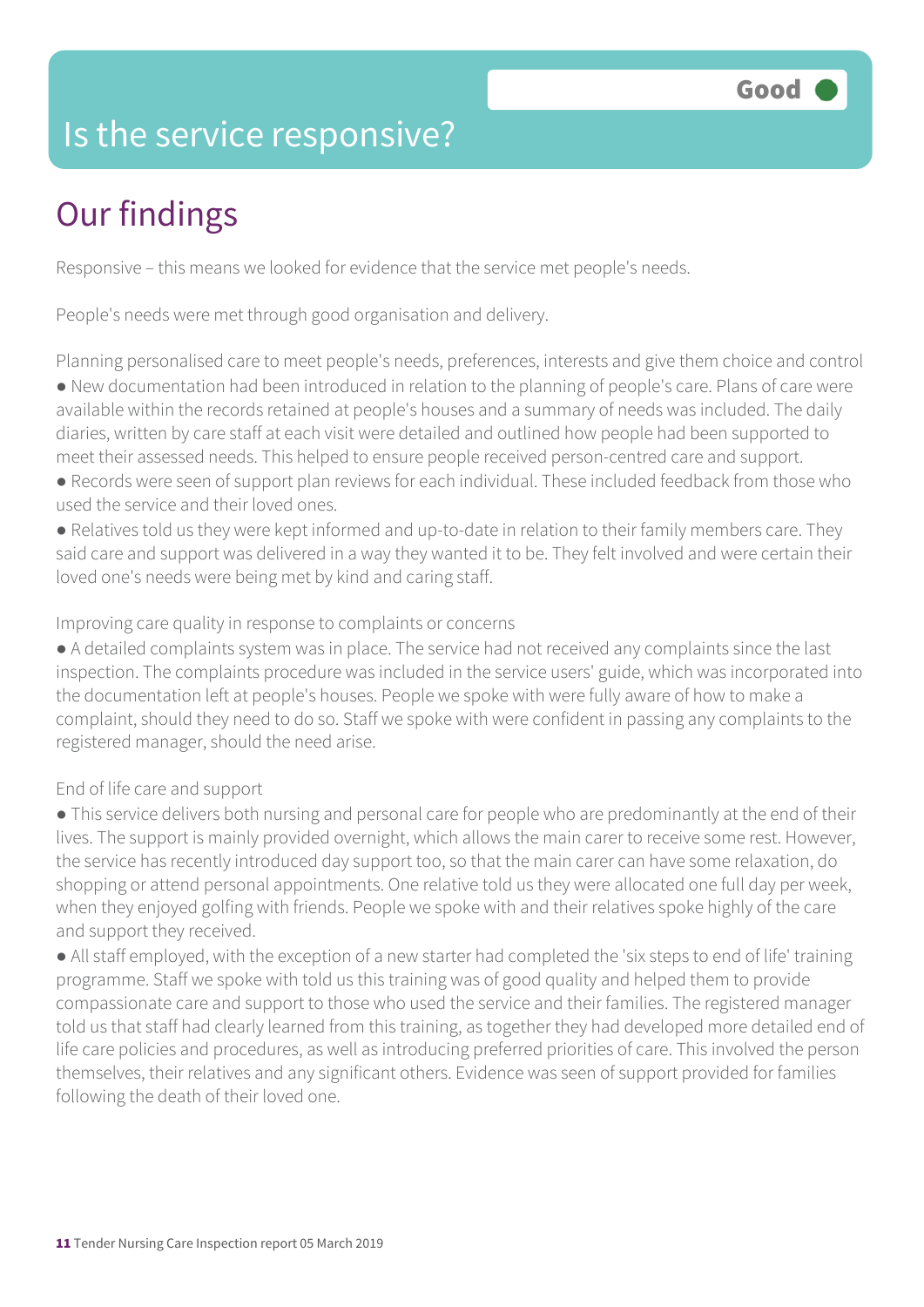#### Is the service well-led?

### Our findings

Well-Led – this means we looked for evidence that service leadership, management and governance assured high-quality, person-centred care; supported learning and innovation; and promoted an open, fair culture.

The service was consistently managed and well-led. Leaders and the culture they created promoted highquality, person-centred care.

Planning and promoting person-centred, high-quality care and support; and how the provider understands and acts on duty of candour responsibility

- People received person centred care from a well-trained and knowledgeable staff team. This was confirmed by everyone we spoke with. Daily records demonstrated that people received care and support in a compassionate manner. However, some records we saw could have been more detailed. The registered manager subsequently confirmed that action had been taken immediately to provide more detailed information and that a specific workshop had been arranged for all staff.
- Staff had access to a wide range of policies and procedures, which provided them with information about current legislation and good practice guidance. The registered manager was aware of her responsibilities in relation to the duty of candour.

Managers and staff being clear about their roles, and understanding quality performance, risks and regulatory requirements

- The registered manager had been in post since December 2017. She had introduced a good range of updated documentation, policies, procedures and practices. She demonstrated her understanding for the current needs of the service and the monitoring of quality performance. Staff we spoke with understood their roles, in relation to the need for delivering a good standard of care and support. Feedback about the registered manager was very positive from everyone we spoke with. One member of staff told us, "It is a nice service. The [registered] manager is always available and she is so approachable. Nothing is too much trouble for her."
- The service was well-led. We did not identify any breaches of regulations at this inspection. The previous inspection ratings were displayed on the website and at the service. Computerised documents had been developed, such as policies and procedures.

Engaging and involving people using the service, the public and staff, fully considering their equality characteristics

● Staff told us and records we looked at confirmed team meetings had taken place. Records included the attendees as well as the topics discussed. We established that there was regular communication between the registered manager and staff members. People who used the service and their relatives told us that they felt engaged and involved in their own care and support, or that of their loved ones.

Continuous learning and improving care

● Systems were in place for assessing and monitoring the quality of service provided. An information governance toolkit had been completed and an action plan had been submitted to the Clinical